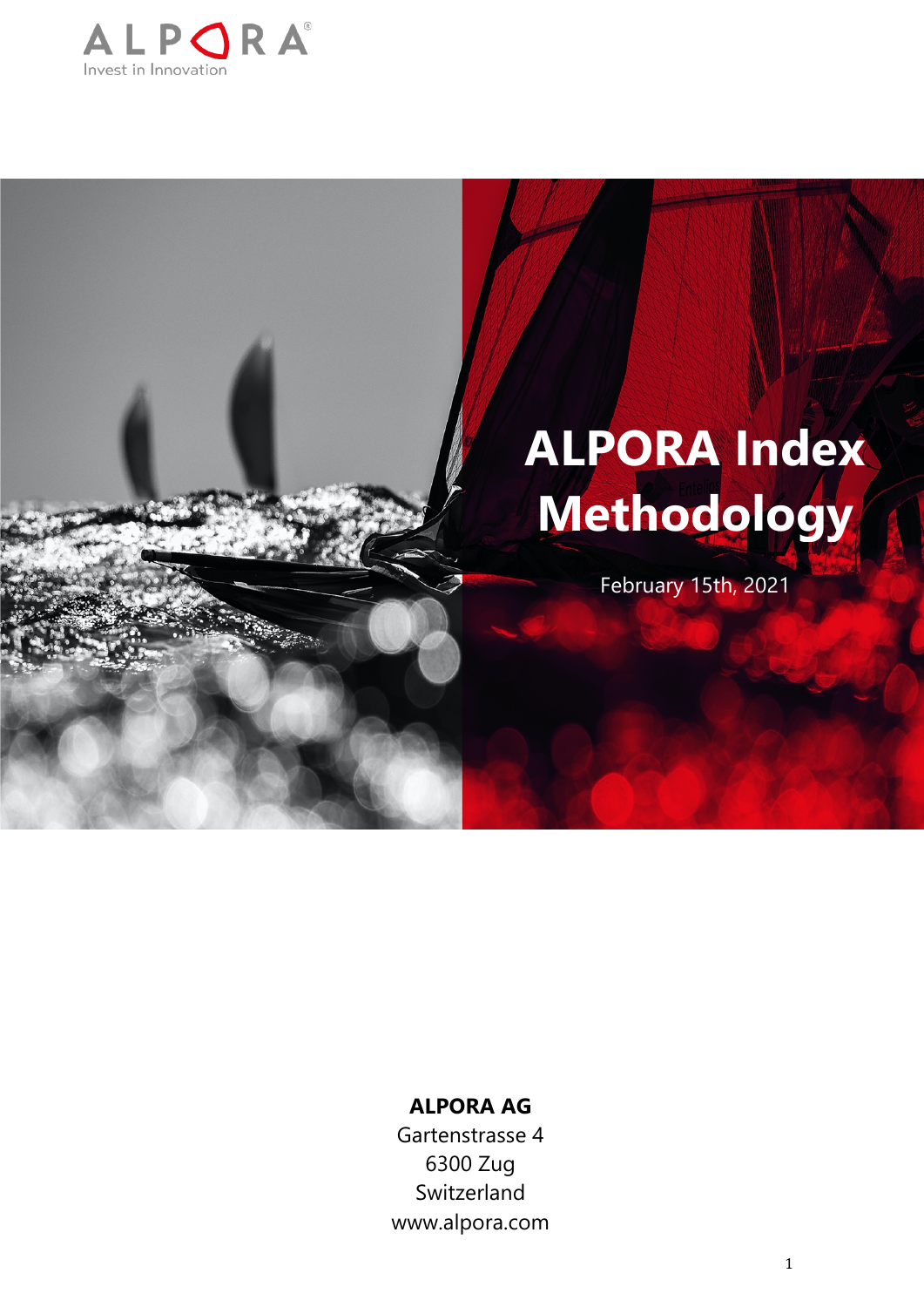

# **TABLE OF CONTENTS**

| 1                       |               |                                |   |
|-------------------------|---------------|--------------------------------|---|
|                         | 1.1           |                                |   |
|                         | $1.2^{\circ}$ |                                |   |
|                         | 1.2.1         | <b>INNOVATION INDICES</b>      | 3 |
|                         | 1.2.2         | SUSTAINABLE INNOVATION INDICES | 4 |
|                         | 1.2.3         | THEMATIC INNOVATION INDICES    | 4 |
| $\overline{2}$          |               |                                |   |
|                         | 2.1           |                                |   |
| $\overline{\mathbf{3}}$ |               |                                |   |
|                         | 3.1           |                                |   |
|                         | 3.2           |                                |   |
|                         | 3.3           |                                |   |
|                         | 3.4           |                                |   |
| 4                       |               |                                |   |
|                         | 4.1           |                                |   |
|                         | 4.2           |                                |   |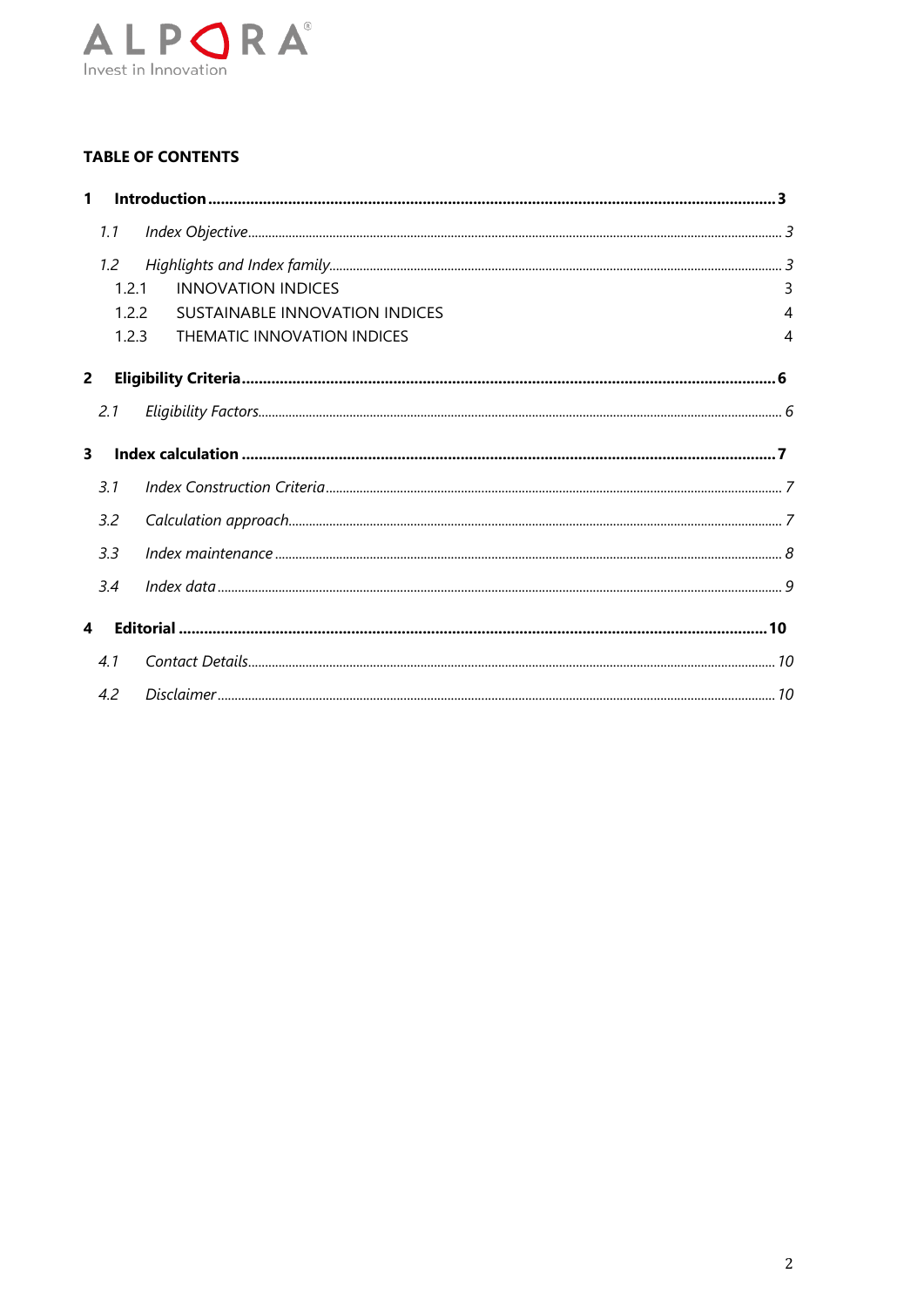

# **1 INTRODUCTION**

## 1.1 INDEX OBJECTIVE

The ALPORA Indices are a family of equity indices designed to measure the innovation performance stocks trading on various exchanges worldwide. The family is composed of a wide range of indices based on innovation efficiency and sustainability across different sizes, industries, and regions. The indices are equal weighted, innovation weighted or weighted according to their market capitalization.

#### 1.2 HIGHLIGHTS AND INDEX FAMILY

ALPORA indices are unique and thus enable the development of a wide range of financial products. The measurement of innovation efficiency and sustainability is scientifically based. likewise, the selection of the innovation theme indices follows a scientifically based calculation of the annual emerging technologies.

The following indices are part of the ALPORA index family:

#### 1.2.1 INNOVATION INDICES

- ALPORA INNOVATION EUROPE INDEX 30 The ALPORA INNOVATION EUROPE INDEX 30 includes the 30 most innovation-efficient companies within Western Europe. The ALPORA INNOVATION EUROPE INDEX 30 is a crossindustry index with annual recomposition. Innovation efficiency is measured using ALPORA's Innovation Capability Analytics methodology.
- ALPORA INNOVATION GLOBAL INDEX 30 The ALPORA INNOVATION GLOBAL INDEX 30 includes the 30 most innovation-efficient companies within the developed global World (according to MSCI classification). The ALPORA INNOVATION GLOBAL INDEX 30 is a cross-industry index with annual recomposition. Innovation efficiency is measured using ALPORA's Innovation Capability Analytics methodology.
- ALPORA INNOVATION ASIA INDEX 30 The ALPORA INNOVATION ASIA INDEX 30 includes the 30 most innovation-efficient companies within the developed countries in Asia-Pacific (according to MSCI classification). The ALPORA INNOVATION ASIA INDEX 30 is a cross-industry index with annual recomposition. Innovation efficiency is measured using ALPORA's Innovation Capability Analytics methodology.
- ALPORA INNOVATION EMERGING MARKETS INDEX 30 The ALPORA INNOVATION EMERGING MARKETS INDEX 30 includes the 30 most innovationefficient companies within the developed countries in the emerging markets (according to MSCI classification). The ALPORA INNOVATION EMERGING MARKETS INDEX 30 is a crossindustry index with annual recomposition. Innovation efficiency is measured using ALPORA's Innovation Capability Analytics methodology.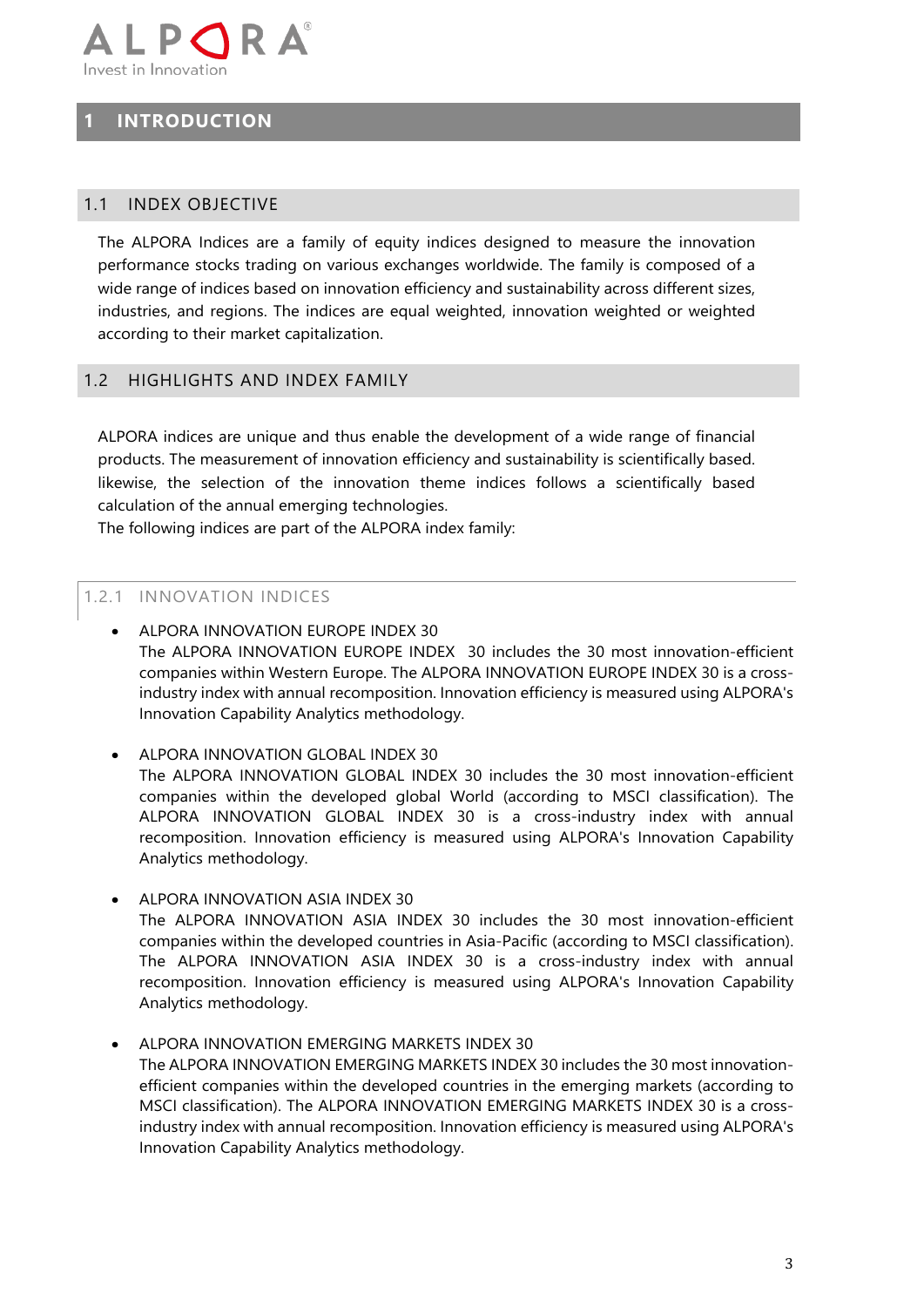

# 1.2.2 SUSTAINABLE INNOVATION INDICES

#### • ALPORA SUSTAINABLE INNOVATION EUROPE INDEX 30

The ALPORA SUSTAINABLE INNOVATION EUROPE INDEX 30 includes the 30 most innovation-efficient and sustainable companies within Western Europe. The ALPORA SUSTAINABLE INNOVATION EUROPE INDEX 30 is a cross-industry index with annual recomposition. Sustainability is ensured by a combination of sustainability negative and positive filtering. Industries such as tobacco, alcohol, weapons, gambling, pornography are excluded per se to ensure a sustainable universe. Innovation efficiency is measured using ALPORA's Innovation Capability Analytics methodology.

## • ALPORA SUSTAINABLE INNOVATION GLOBAL INDEX 30

The ALPORA SUSTAINABLE INNOVATION GLOBAL INDEX 30 includes the 30 most innovation-efficient and sustainable companies within developed global World (according to MSCI classification). The ALPORA SUSTAINABLE INNOVATION GLOBAL INDEX 30 is a cross-industry index with annual recomposition. Sustainability is ensured by a combination of sustainability negative and positive filtering. Industries such as tobacco, alcohol, weapons, gambling, pornography are excluded per se to ensure a sustainable universe. Innovation efficiency is measured using ALPORA's Innovation Capability Analytics methodology.

#### • ALPORA SUSTAINABLE INNOVATION ASIA INDEX 30

The ALPORA SUSTAINABLE INNOVATION ASIA INDEX 30 includes the 30 most innovationefficient and sustainable companies within developed countries in Asia-Pacific (according to MSCI classification). The ALPORA SUSTAINABLE INNOVATION ASIA INDEX 30 is a crossindustry index with annual recomposition. Sustainability is ensured by a combination of sustainability negative and positive filtering. Industries such as tobacco, alcohol, weapons, gambling, pornography are excluded per se to ensure a sustainable universe. Innovation efficiency is measured using ALPORA's Innovation Capability Analytics methodology.

#### • ALPORA SUSTAINABLE INNOVATION EMERGING MARKETS INDEX 30

The ALPORA SUSTAINABLE INNOVATION EMERGING MARKETS INDEX 30 includes the 30 most innovation-efficient and sustainable companies within developed countries in the emerging markets (according to MSCI classification). The ALPORA SUSTAINABLE INNOVATION EMERGING MARKETS INDEX 30 is a cross-industry index with annual recomposition. Sustainability is ensured by a combination of sustainability negative and positive filtering. Industries such as tobacco, alcohol, weapons, gambling, pornography are excluded per se to ensure a sustainable universe. Innovation efficiency is measured using ALPORA's Innovation Capability Analytics methodology.

# 1.2.3 THEMATIC INNOVATION INDICES

# • ALPORA SUSTAINABLE MATERIALS INNOVATION INDEX 30

The ALPORA SUSTAINABLE MATERIALS INNOVATION INDEX 30 includes the 30 most innovation-efficient and sustainable companies within developed global World (according to MSCI classification) in the field of sustainable materials. Sustainable materials are materials, such as man-made fibers, made from renewable and naturally degradable raw materials are increasingly being explored to build sustainable production chains. The ALPORA SUSTAINABLE MATERIALS INNOVATION INDEX 30 is a cross-industry index with annual recomposition. Sustainability is ensured by a combination of sustainability negative and positive filtering. Industries such as tobacco, alcohol, weapons, gambling, pornography are excluded per se to ensure a sustainable universe. Innovation efficiency is measured using ALPORA's Innovation Capability Analytics methodology.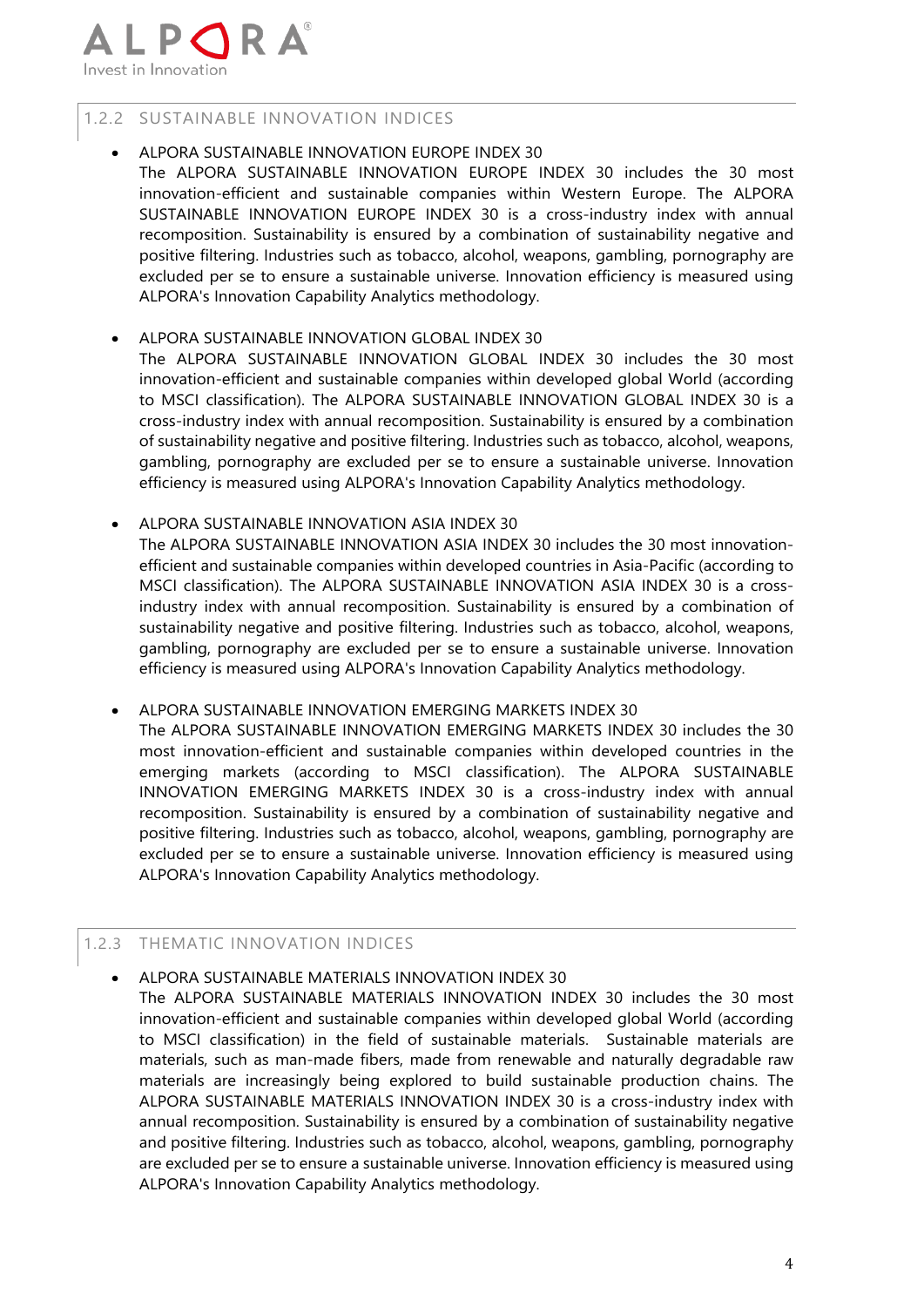

## • ALPORA CLEAN MOBILITY INNOVATION INDEX 30

The ALPORA CLEAN MOBILITY INNOVATION INDEX 30 includes the 30 most innovationefficient and sustainable companies within developed global World (according to MSCI classification) in the field of clean mobility. Clean mobility describes networked infrastructure (e.g., autonomous driving and autonomously charging cars/buses) which enables new as well as climate-neutral mobility approaches. The ALPORA CLEAN MOBILITY INNOVATION INDEX 30 is a cross-industry index with annual recomposition. Sustainability is ensured by a combination of sustainability negative and positive filtering. Industries such as tobacco, alcohol, weapons, gambling, pornography are excluded per se to ensure a sustainable universe. Innovation efficiency is measured using ALPORA's Innovation Capability Analytics methodology.

#### • ALPORA SMART CITY INNOVATION INDEX 30

The ALPORA SMART CITY INNOVATION INDEX 30 includes the 30 most innovation-efficient and sustainable companies within developed global World (according to MSCI classification) in the field of smart cities. Smart city activities include holistic digital concepts such as the mobility transformation for cities that continuously are being developed. The ALPORA SMART CITY INNOVATION INDEX 30 is a cross-industry index with annual recomposition. Sustainability is ensured by a combination of sustainability negative and positive filtering. Industries such as tobacco, alcohol, weapons, gambling, pornography are excluded per se to ensure a sustainable universe. Innovation efficiency is measured using ALPORA's Innovation Capability Analytics methodology.

#### ALPORA SUSTAINABLE AGRICULTURE INNOVATION INDEX 30

The ALPORA SUSTAINABLE AGRICULTURE INNOVATION INDEX 30 includes the 30 most innovation-efficient and sustainable companies within developed global World (according to MSCI classification) in the field of sustainable agriculture. Sustainable agriculture activities focus on climate-compatible solutions for agribusiness in the context of biodiversity and sustainable food production. The ALPORA SUSTAINABLE AGRICULTURE INNOVATION INDEX 30 is a cross-industry index with annual recomposition. Sustainability is ensured by a combination of sustainability negative and positive filtering. Industries such as tobacco, alcohol, weapons, gambling, pornography are excluded per se to ensure a sustainable universe. Innovation efficiency is measured using ALPORA's Innovation Capability Analytics methodology.

# • ALPORA CARBON EMISSION REDUCTION INNOVATION INDEX 30

The ALPORA CARBON EMISSION REDUCTION INNOVATION INDEX 30 includes the 30 most innovation-efficient and sustainable companies within developed global World (according to MSCI classification) in the field of sustainable agriculture. Sustainable agriculture activities focus on climate-compatible solutions for agribusiness in the context of biodiversity and sustainable food production. The ALPORA CARBON EMISSION REDUCTION INNOVATION INDEX 30 is a cross-industry index with annual recomposition. Sustainability is ensured by a combination of sustainability negative and positive filtering. Industries such as tobacco, alcohol, weapons, gambling, pornography are excluded per se to ensure a sustainable universe. Innovation efficiency is measured using ALPORA's Innovation Capability Analytics methodology.

# • ALPORA GREEN MANUFACTURING INNOVATION INDEX 30

The ALPORA GREEN MANUFACTURING INNOVATION INDEX 30 includes the 30 most innovation-efficient and sustainable companies within developed global World (according to MSCI classification) in the field of green manufacturing. Green manufacturing activities focus on new approaches and solutions for establishing environmentally friendly operations within a national economy. The ALPORA GREEN MANUFACTURING INNOVATION INDEX 30 is a cross-industry index with annual recomposition. Sustainability is ensured by a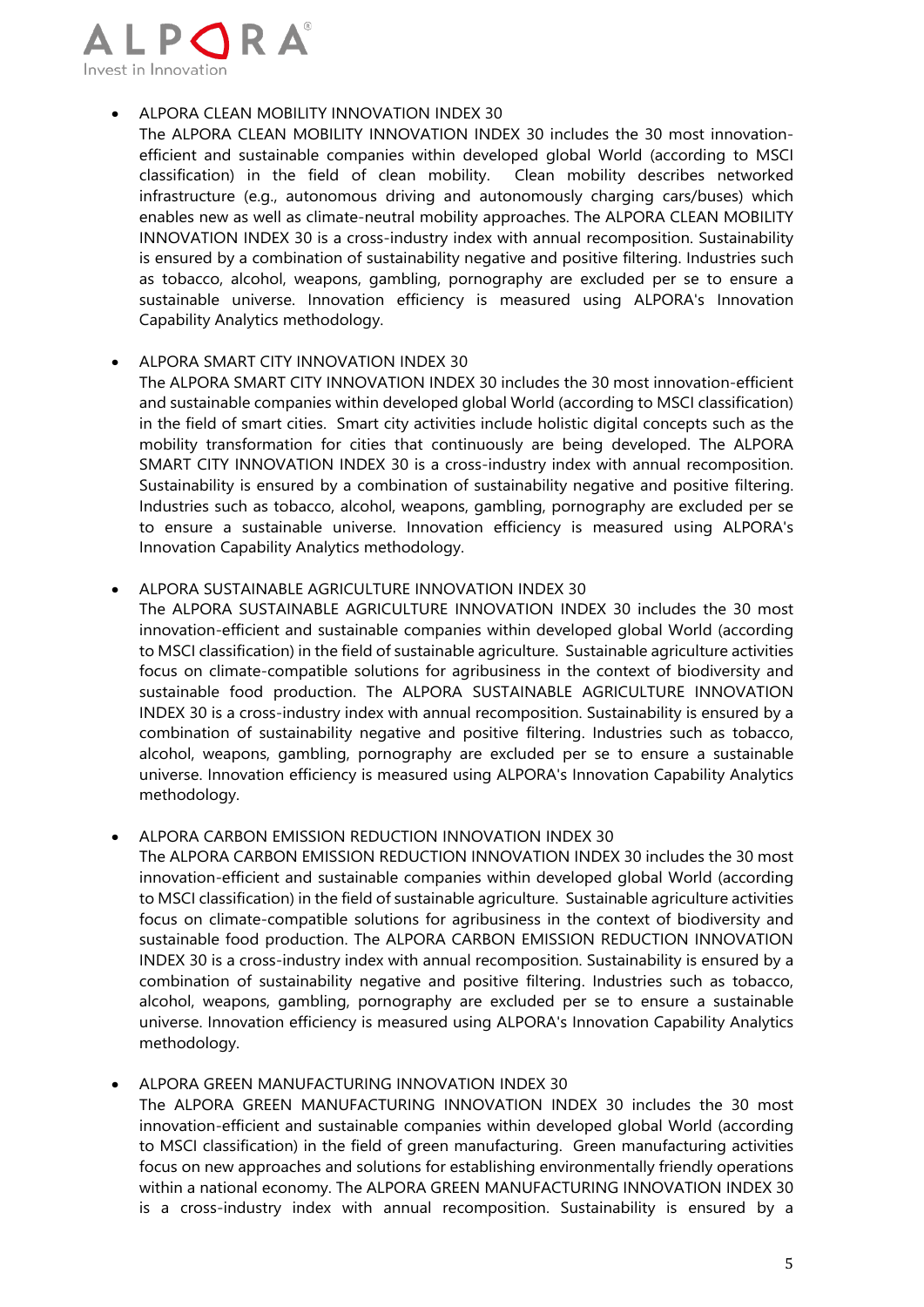

combination of sustainability negative and positive filtering. Industries such as tobacco, alcohol, weapons, gambling, pornography are excluded per se to ensure a sustainable universe. Innovation efficiency is measured using ALPORA's Innovation Capability Analytics methodology.

#### • ALPORA GENOMIC INNOVATION INDEX 30

The ALPORA GENOMIC INNOVATION INDEX 30 includes the 30 most innovation-efficient and sustainable companies within developed global World (according to MSCI classification) in the field of genomic development. Disease patterns and patterns within genetics are continuously being investigated using modern process techniques in gene sequencing. Cell and molecular biology are researching new drugs or therapies for hereditary diseases or cancer. The ALPORA GENOMIC INNOVATION INDEX 30 is a cross-industry index with annual recomposition. Sustainability is ensured by a combination of sustainability negative and positive filtering. Industries such as tobacco, alcohol, weapons, gambling, pornography are excluded per se to ensure a sustainable universe. Innovation efficiency is measured using ALPORA's Innovation Capability Analytics methodology.

#### • ALPORA ROBOTICS INNOVATION INDEX 30

The ALPORA GENOMIC INNOVATION INDEX 30 includes the 30 most innovation-efficient and sustainable companies within developed global World (according to MSCI classification) in the field of robotics. The ALPORA GENOMIC INNOVATION INDEX 30 is a cross-industry index with annual recomposition. Sustainability is ensured by a combination of sustainability negative and positive filtering. Industries such as tobacco, alcohol, weapons, gambling, pornography are excluded per se to ensure a sustainable universe. Innovation efficiency is measured using ALPORA's Innovation Capability Analytics methodology.

• ALPORA CYBER SECURITY INNOVATION INDEX 30

The ALPORA CYBER SECURITY INNOVATION INDEX 30 includes the 30 most innovationefficient and sustainable companies within developed global World (according to MSCI classification) in the field of cybersecurity. New technologies are used to develop securityrelated and highly specific applications, for example, to track impeccable supply chains. The ALPORA CYBER SECURITY INNOVATION INDEX 30 is a cross-industry index with annual recomposition. Sustainability is ensured by a combination of sustainability negative and positive filtering. Industries such as tobacco, alcohol, weapons, gambling, pornography are excluded per se to ensure a sustainable universe. Innovation efficiency is measured using ALPORA's Innovation Capability Analytics methodology.

# **2 ELIGIBILITY CRITERIA**

# 2.1 ELIGIBILITY FACTORS

Securities must meet the following eligibility factors to be considered eligible for index consideration. As applicable, the measurement date for determining whether all eligibility criteria are met for the index is the day prior to the announcement date.

#### **Domicile:**

The domicile of the company has to be according to the description of the regional focus of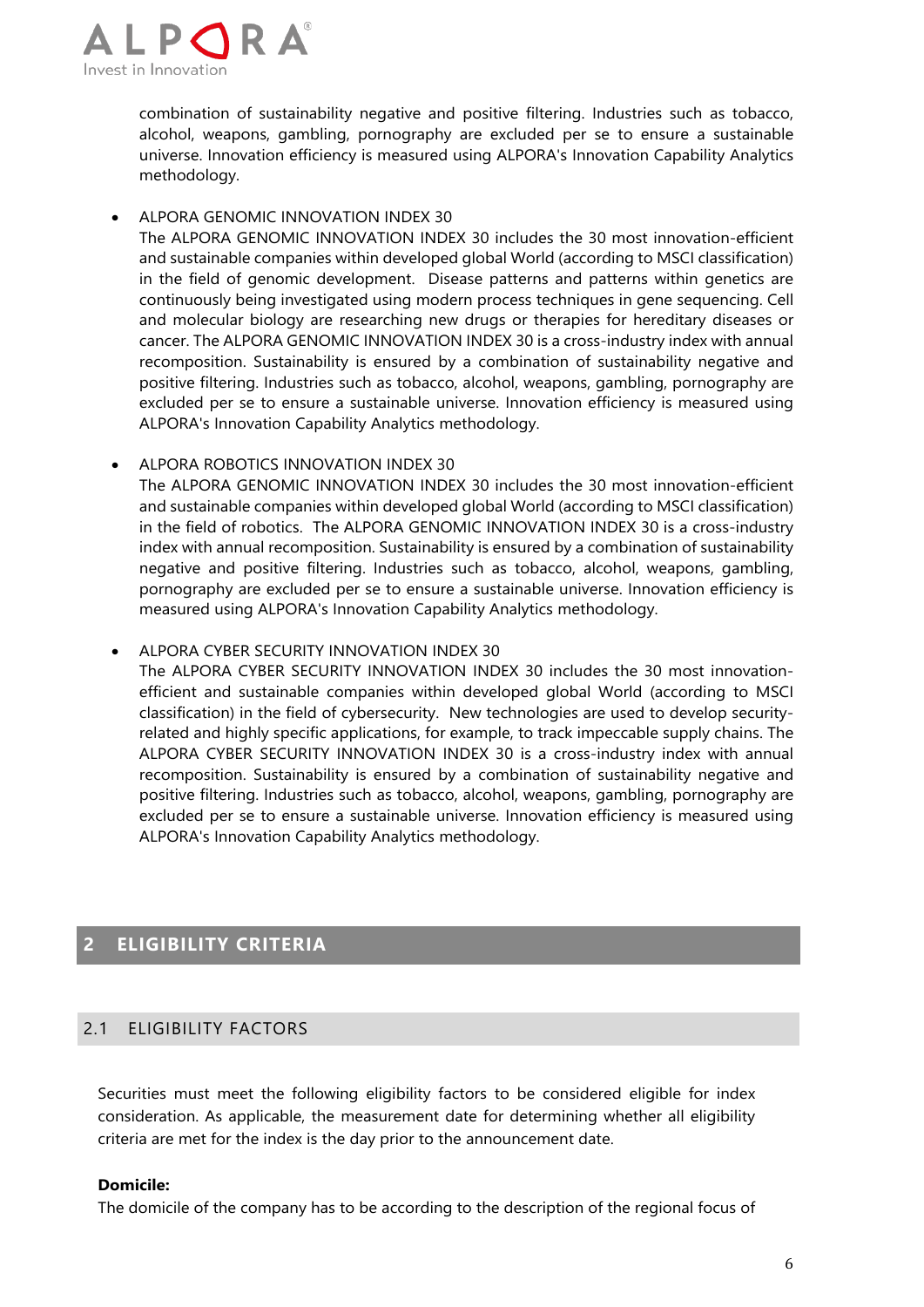

the index. The domicile of the company must be according to the description of the regional focus of the index. Further details can be found in the index-factsheet for every index.

# **Listing:**

A primary listing on public exchanges is required.

#### **Organizational Structure:**

The issuing company must have the following organizational structure and share type:

- Corporations (including equity
- Common stock (i.e., shares)

# **3 INDEX CALCULATION**

#### 3.1 INDEX CONSTRUCTION CRITERIA

To carry out the index construction, companies must meet the following criteria.

#### **Market capitalization:**

The companies must have a market capitalization of at least €500 million. This ensures that the companies are of sufficient size to be able to realize stable sales.

#### **Number of employees:**

The companies must have a headcount of at least 250 employees. This ensures that the companies are of sufficient size and that skills are distributed more widely within the company. A focus on a few key people can thus be reduced.

#### **R&D spending:**

Companies must have an annual R&D budget of at least €1 million. This ensures that companies drive their own innovation activities. Micro-enterprises without significant innovation activities are excluded in this way.

#### **Industries:**

In general, companies in the financial sector are excluded, as measurability of innovation efficiency cannot be guaranteed there with existing models.

Other sectors are excluded depending on the focus of the respective ALPORA index. Detailed information on the industries included can be found in the respective index factsheets.

# 3.2 CALCULATION APPROACH

The ALPORA indices measure the innovation efficiency of quoted companies based on an Input-Output-Model. An efficient Frontier Analysis on Innovation is used as analytical basis to evaluate the efficiency of the company specific generation of innovations. The Frontier Analysis allows the measurement of the efficiency without specifying the production function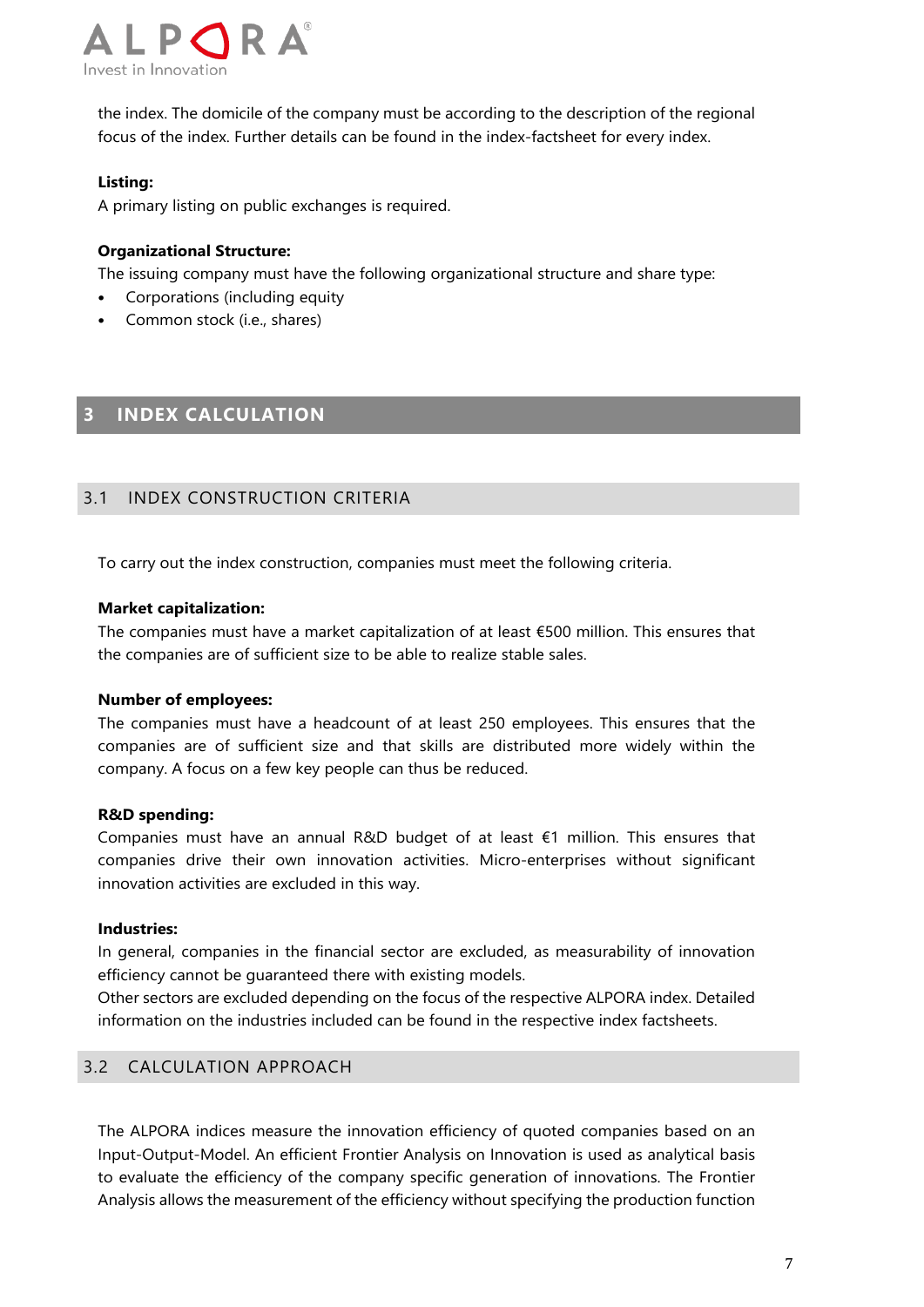

(Cooper et al., 2007; Cantner et al., 2007). Moreover, this measurement of the innovation efficiency helps to identify levers consisting of input and output slacks in order to improve the innovation capability in a company.

The innovation efficiency is defined as follows,

| Innovation Efficiency <sub>i</sub> = | $\sum_{r=1}^{s} p_{ri}y_{ri}$ | $Outputs_i$ |
|--------------------------------------|-------------------------------|-------------|
|                                      | $\sum_{i=1}^m q_{ji}x_{ji}$   | Inputs.     |

where  $x_{ii}$  describes the number of inputs *j* deployed in the innovation process and  $y_{ri}$  describes the amount of realized outputs r for one single company *i*. The aggregation of inputs and outputs is done by using the weighting factors  $p_{ri}$  (outputs) and  $q_{ji}$  (inputs) (Cantner et al., 2007; Drake et al., 2006). The Model maximizes the efficiency measure of each company by solving a maximization problem using common methods from Operations Research (basically Charnes-Cooper-Transformation, Simplex Algorithm under additional constraints). In doing so for each company weighting factors are determined for every single input and output indicator. These input and output indicators remain purely quantitative. Therefore, the calculated efficiency score for each company in the sample is characterized by a maximum of objectivity. One main advantage of the DEA approach is that a target is identified for each inefficient company. Based on the calculated efficiency scores in the next step the approach constructs an efficient frontier which represents the best-practice observations.

Furthermore, the approach enables ALPORA to identify company specific input and output slacks. These slacks are company specific inefficiencies of single inputs or outputs. In other words: If a company shows slacks regarding one input indicator this means that the company is indicated by an overflow of this input indicator compared to the other companies of the sample.

# 3.3 INDEX MAINTENANCE

#### **Yearly Update:**

Each index is updated once a year regarding its composition. The latest annual reports for the respective companies in the universe are evaluated to construct a new index on this basis. The exact readjustment date can be found in the respective index factsheet.

#### **Deletions:**

Deletions occur under the following conditions:

- A company is deleted from the index if it is involved in a merger, acquisition, or significant restructuring such that it no longer meets the eligibility criteria.
- A company delisted because of a merger, acquisition or other corporate action is removed at a time publicly announced, normally at the close of the last day of trading or expiration of a tender offer. Constituents that are halted from trading may be kept in the index until trading resumes, at the discretion of the Index Committee.
- Any company that is removed from an ALPORA index must wait a minimum of one year from its index removal date before being reconsidered as a replacement candidate.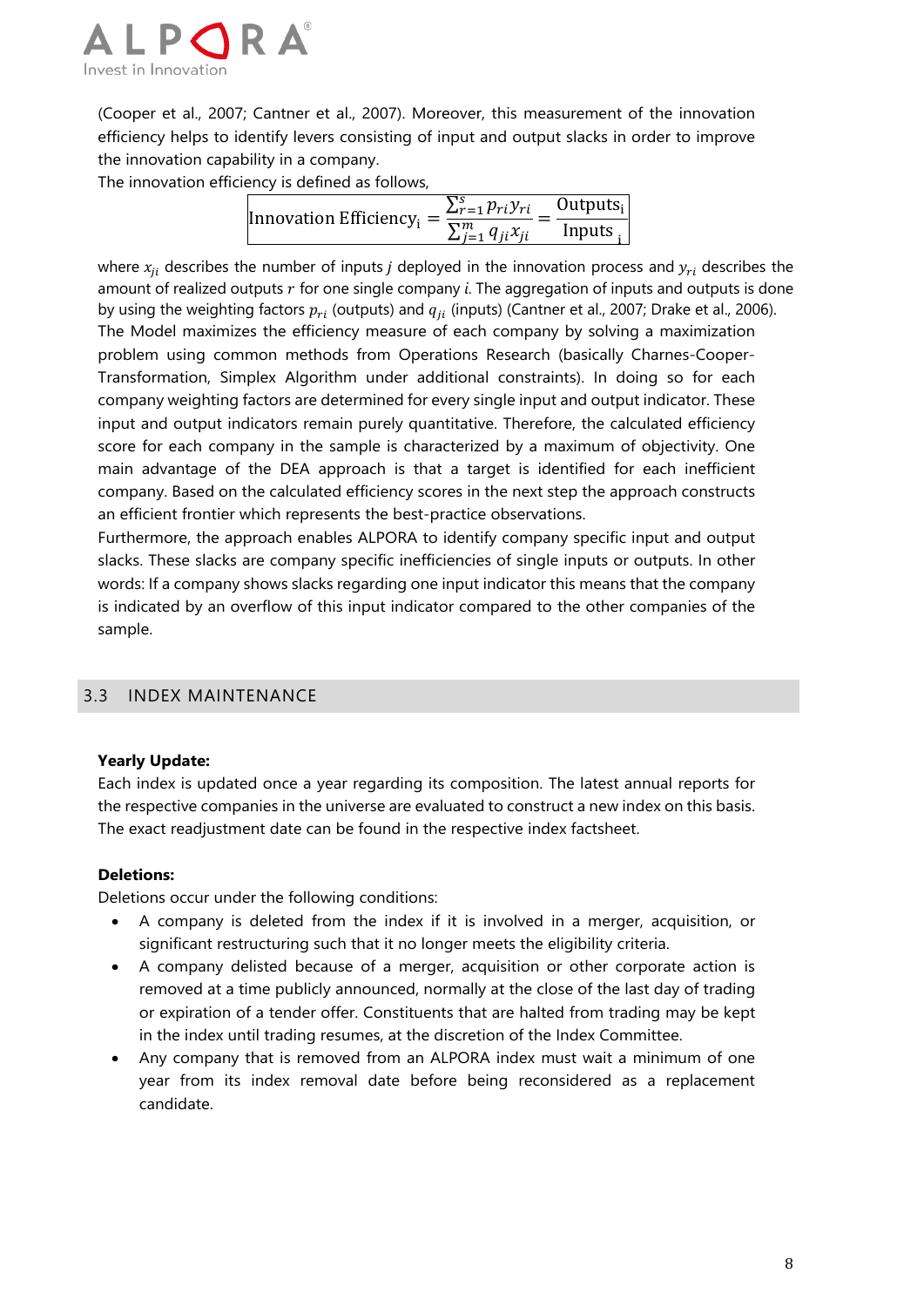

## 3.4 WEIGHTING

The index is weighted as follows:

Companies assigned to the index are not equally weighted. The weights are calculated from the innovation efficiency score. A company with a score of 100% has the highest weight, companies in the list of top 30 with lower scores obtaining linear adjusted weights. Different weighting of different industries is neither necessary nor foreseen.

## 3.5 RECONSTITUTION AND REBALANCING RULES

The index follows an annual reconstitution and quarterly rebalancing schedule. The new portfolio becomes effective at the close of the last Friday of June each year. This day is called the 'Effective Day.' The security selection and portfolio creation process start on March 1st.

#### 3.6 INDEX DATA

#### **Calculation return Types:**

ALPORA AG calculates multiple return types which vary based on the treatment of regular. cash dividends. The classification of regular cash dividends is determined by ALPORA.

- Price Return (PR) versions are calculated without adjustments for regular cash dividends.
- Gross Total Return (TR) versions reinvest regular cash dividends at the close on the exdate without consideration for withholding taxes.

In the event there are no regular cash dividends on the ex-date, the daily performance of all two indices will be identical.